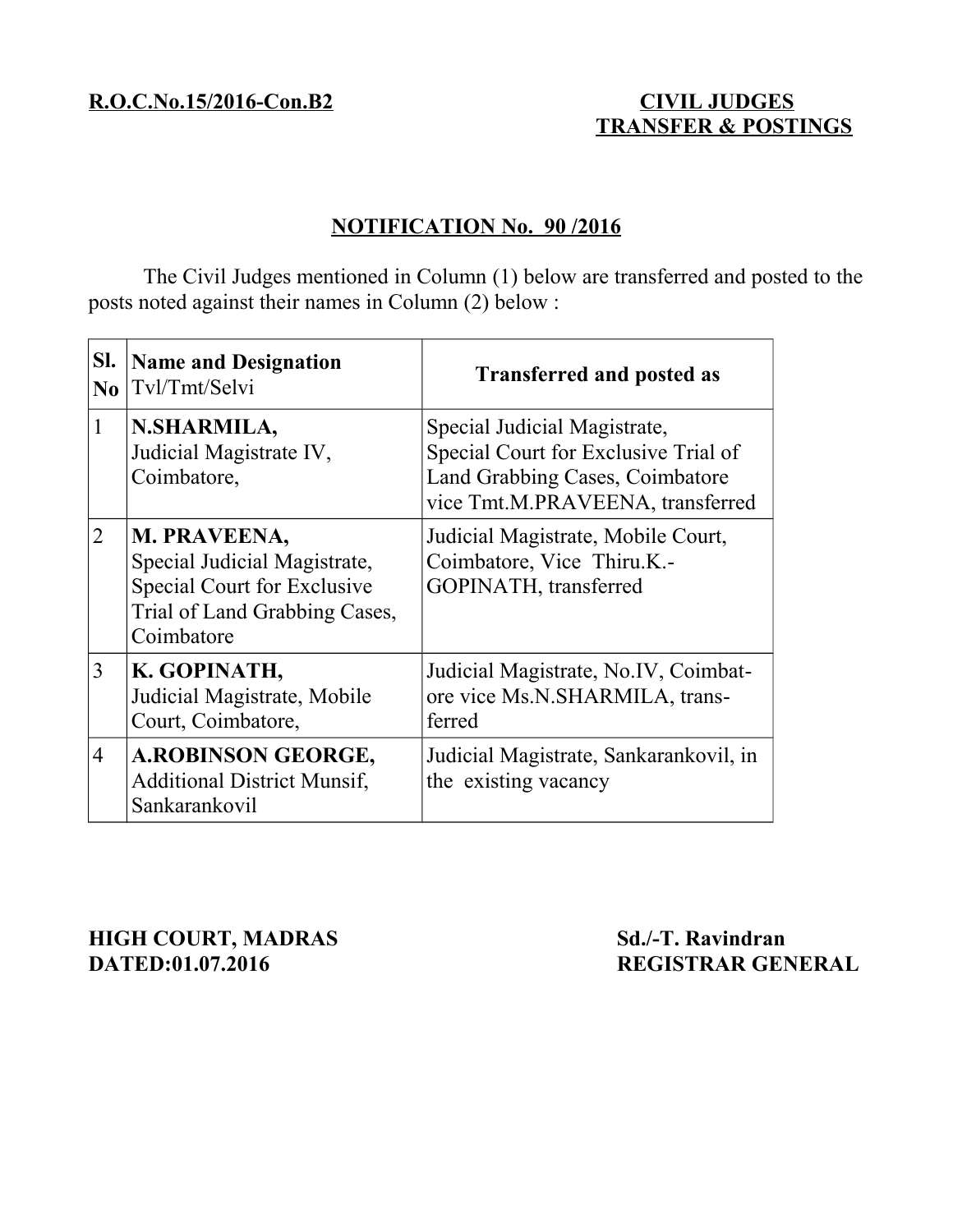## **R.O.C.No.15/2016-Con.B2**

## **OFFICIAL MEMORANDUM**

Sub: Courts and Judges –Civil Judges - Transfer and Postings – Notification issued - Joining instructions - Issued.

Ref: High Court's Notification No. 90/ 2016, dated :01.07.2016

**.............**

Ms.N.Sharmila, Judicial Magistrate, No.IV, Coimbatore, who has been transferred and posted as Special Judicial Magistrate, Special Court for Exclusive Trial of Land Grabbing Cases, Coimbatore in the High Court's Notification cited above, is required to hand over charge of her post to Thiru.K.Gopinath, Judicial Magistrate, Mobile Court, Coimbatore, immediately, and take charge of the post of Special Judicial Magistrate, Special Court for Exclusive Trial of Land Grabbing Cases, Coimbatore from Tmt.M.Praveena, Special Judicial Magistrate, Special Court for Exclusive Trial of Land Grabbing Cases, Coimbatore, immediately on the same day.

On relief, Tmt M.Praveena, who has been transferred and posted as Judicial Magistrate, Mobile Court, Coimbatore, in the High Court's Notification cited above, is required to take charge of the post of Judicial Magistrate, Mobile Court, Coimbatore from Thiru.K.Gopinath, Judicial Magistrate, Mobile Court, Coimbatore, immediately on the same day.

On relief, Thiru.K.Gopinath is required to assume charge of the post of Judicial Magistrate, No.IV, Coimbatore, immediately on the same day.